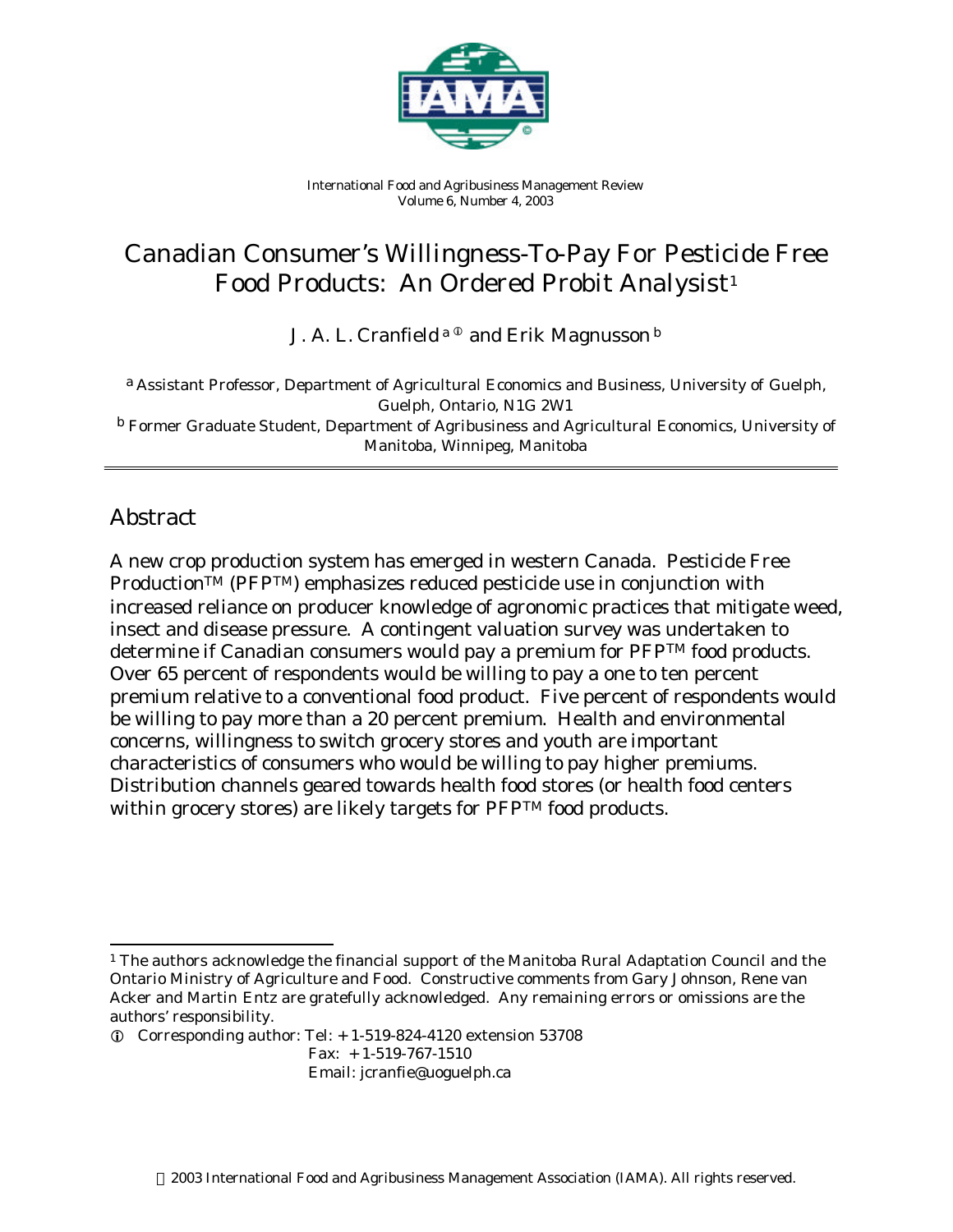## Introduction

l

Conventional crop production, typified by large-scale monoculture, has led to fewer, but larger farming operations. A consequence of large-scale monoculture crop production is a reliance on chemical inputs to protect crops against disease, insect and weed pressures. However, the combination of expensive chemical inputs and low commodity prices means that profit margins have been small or negative for many producers. Increasingly, this has burdened many in agriculture with financial strain. Some producers also feel they have lost control over the production system, as agri-service companies bundle different inputs under the same brand name and marketing program. As well, the ecological sustainability of conventional production systems is an ever-present concern to many. Consumer awareness of pesticide use in agriculture also raises concerns related to food safety and/or environmental health.

These factors have contributed to the development of alternative crop production systems. Examples of such alternatives include organic farming and integrated pest management (IPM). Recently, agronomists in western Canada have developed a new production system that falls between organic agriculture and IPM. This system, referred to as Pesticide Free Production<sup>TM</sup> (PFP<sup>TM</sup>), focuses on reduced input usage for field crop (*e.g.*, cereal grains, oilseeds *etc*.) production.2 PFPTM crops are grown without the use of chemical pest control methods during the crop year. Pesticides cannot be applied while crops are growing, during harvest or while in storage. Certain fertilizers may be used throughout the year, and certain pesticides can be applied prior to seeding. However,  $PFP^{TM}$  crops cannot be grown where pesticides remain commercially active in the soil. Emphasis focuses on replacing pesticide use with reliance on producer's knowledge of other agronomic practices that mitigate weed, insect and disease pressure.

PFP<sup>TM</sup> has the potential to alleviate some of the problems associated with conventional crop production systems. Reducing the reliance on chemical inputs and substituting agronomic knowledge to control pests is one-way producers can take control of their production systems. Growing crops in a  $PFP^{TM}$  system requires the use of diverse cropping systems and pest control practices. Greater diversity can lead to more stable and sustainable agro-ecosystems. As well, PFP<sup>TM</sup> potentially offers a commodity that is more appealing to consumers, who might be willing to pay a premium for these products. Given the growing awareness of pesticides in agriculture and its relation to food, PFP<sup>TM</sup> food products may be able to generate additional revenue for producers. Increased revenue combined with reduced input costs could offer a viable alternative to expanding farm size. This study attempts to measure and model consumer willingness-to-pay (WTP) for PFPTM food products, and assess how consumers' demographic, attitudinal and behavioral profiles affects WTP for PFP<sup>TM</sup> food products.

<sup>&</sup>lt;sup>2</sup> Pesticide Free Production™ and PFP™ are registered trademarks of the University of Manitoba. Additional information regarding PFPTM can be found at www.pfpcanada.com, and in Magnusson (2002) and Nazarko (2002).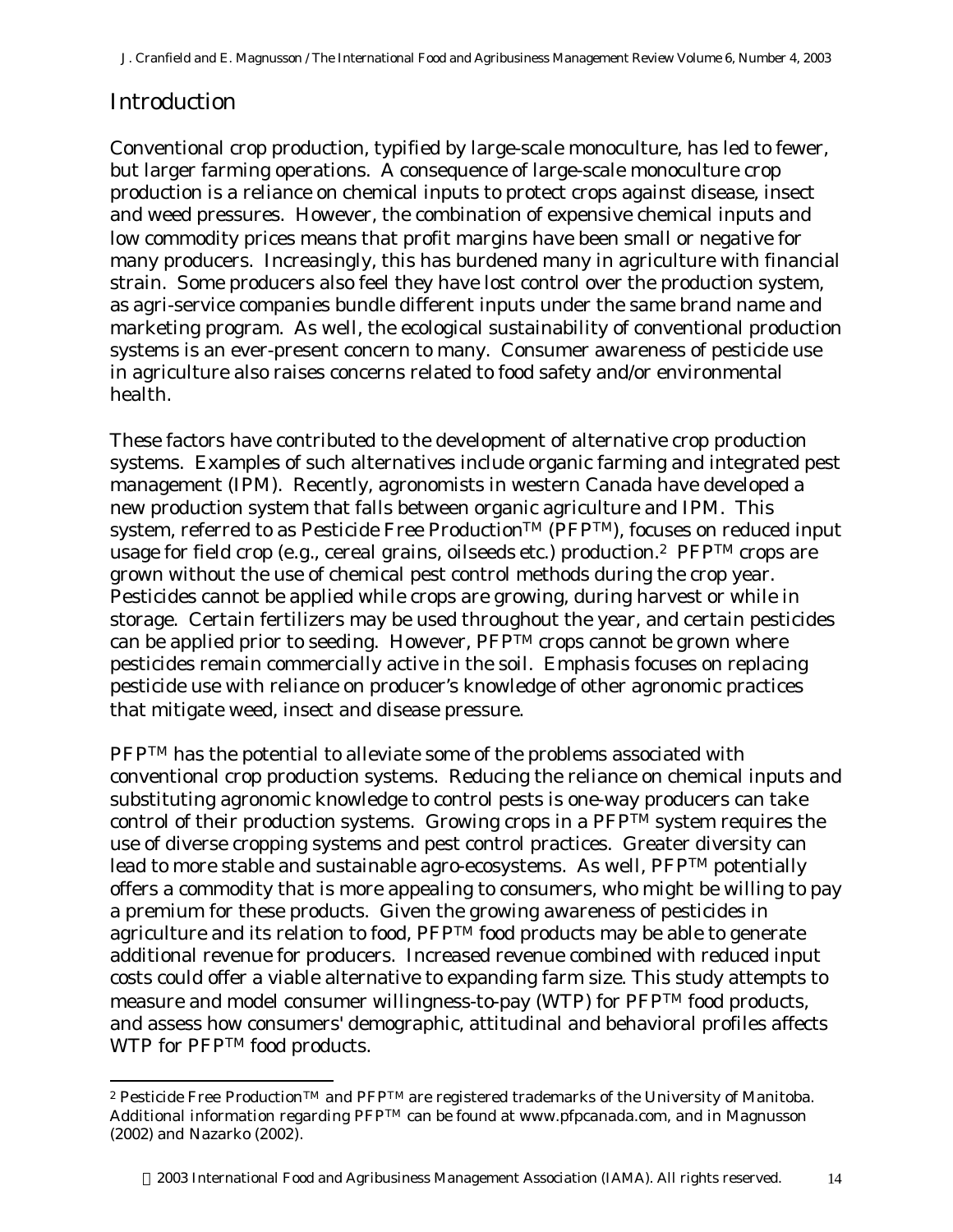Numerous studies have examined consumer willingness-to-pay for organic or IPM food products. Some have examined consumer willingness-to-pay for reduced pesticide fresh produce in the U.S. (Ott 1990; Misra, Huang and Ott 1991; Huang 1991; Eom 1994; Buzby, Ready and Skees 1995; Buzby *et al.* 1998; Baker 1999), in Taiwan (Fu, Liu and Hammitt 1999) and Italy (Boccaletti and Nardella 2000). Others have examined consumer willingness-to-pay for agricultural commodities produced using IPM techniques (Mullen, Norton and Reaves 1997; Govindasamy, Italia and Adelaja 2001), or the impact of agro-pesticide use and elimination (Roosen *et al.* 1998; Foster and Mourato 2000) on WTP. In general, results have shown that consumer WTP is modest, with most premiums falling in the five to ten percent range. Moreover, a broad range of factors have been found to affect WTP. It is important to recognize, however, that PFPTM differs from the IPM and organic production systems in a number of ways. These differences lessen the extent to which one can extrapolate findings from previous studies onto PFPTM. Moreover, this study goes beyond the scope of most existing research, which has focused primarily on produce, and addresses PFPTM on field crops (*e.g.*, cereal grains, pulse crops, oilseed crops, *etc.*). As such, the focus is on the market for processed food products containing ingredients produced in a PFPTM system.3 Lastly, this study is unique in its application to Canada.

## Conceptual Framework

l

Willingness-to-pay analysis can be cast in the context of a consumer choice problem. Suppose a consumer who purchases and consumes a conventionally produced food product encounters the same food product but in a PFPTM form. A consumer who shifts from purchasing a conventional product to the PFPTM version presumably does so because choice of the PFPTM product increases (or at least does not decrease) the utility of the consumption set, all other things being equal. If utility does not change, then a consumer will not, rationally, be willing to pay more, as an increase in price results in a lower level of utility compared to the base level of utility. If utility does increase, then a consumer may be willing to pay more for the PFP<sup>TM</sup> product, provided the price increase does not lower utility beyond the base level. Furthermore, economic theory would suggest that a consumer's WTP is influenced by their individual tastes and preferences, income, attitudes towards and perceptions of the different types of products, as well as household and demographic characteristics.

In this context, an individual's willingness to pay is a function of the change in utility arising from the consumption choice.<sup>4</sup> Since the choice of one product over another is a discrete one, it is convenient to cast choice in a random utility setting.<sup>5</sup>

<sup>3</sup> The paper by Foster and Mourato (2000) is one of the few studies to use a processed food product, in that case, a loaf of bread.

<sup>4</sup> Specifically, an individual's willingness to pay is a function of the change in utility:  $WTP = f(\Delta U)$ , where  $\Delta U$  is the change in utility and  $f' > 0$ .

<sup>5</sup> The random utility model has been used extensively in the past. Examples include the assessment of consumer food safety valuation (Eom 1994; Veeman and Adamowicz 2000), participation in various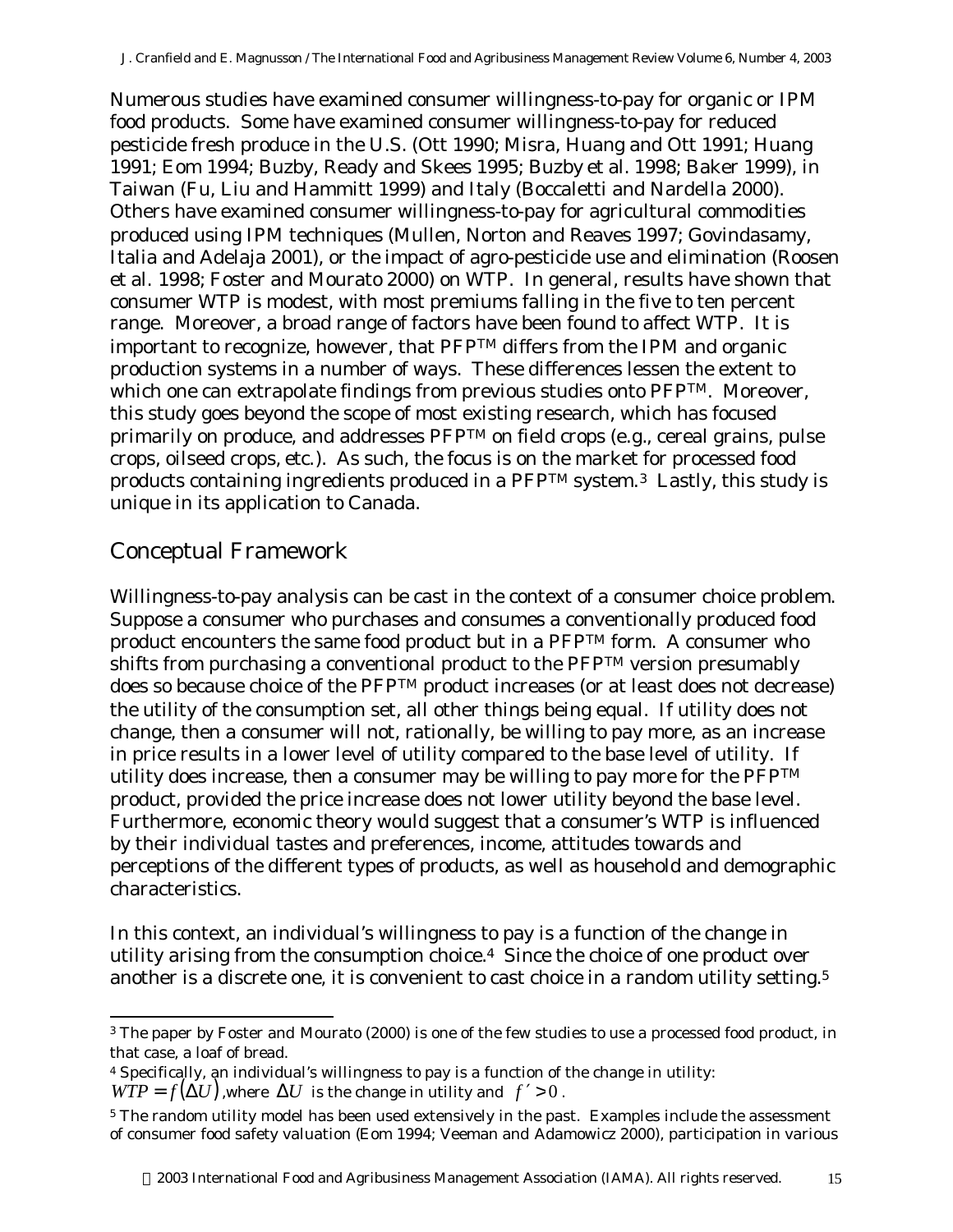In this setting, an individual's utility function, and hence utility arising from the choice of the *i*th alternative, is composed of a deterministic component and a random component. The deterministic component reflects observable, alternative specific factors (i.e., attributes) that influence the level of utility realized by choosing the *i*th product. The random component represents unobservable factors, such as unobservable variations in preferences, random individual behavior and measurement error.<sup>6</sup>

Alternative *i* is chosen if and only if the utility arising from its choice exceeds the utility arising from the currently consumer product. Put another way, the ith alternative is chosen if and only if the change in utility (arising from a switch in products consumed) is positive. Since utility in the random utility model depends on deterministic and random components, then the change in utility associated with a switch in products consumed will equal the change in the deterministic and random components. Consequently, WTP depends on the change in the deterministic and random components of utility. <sup>7</sup>

Willingness to pay is driven by the extent to which utility changes via the consumption choice. The larger the increase in utility, the larger the maximum amount a consumer would be willing to pay. Also recognize that WTP is likely to vary across individuals. To capture this, one can include consumer (and household) characteristics in the factors thought to drive willingness-to-pay. One could then use the relationship between WTP and factors affecting WTP to predict the probability of a consumer's WTP being greater than a specified lower bound and less than a specified upper bound. The difference in these probabilities indicates the chance of that consumer's WTP being between the defined levels.8 Such information could prove particularly useful in guiding pricing decisions for new products, such as PFP<sup>TM</sup> food products.

l

programs (Bell *et al.* 1994), assessment of consumer response to new (or different) products (Kuperis, Veeman and Adamowicz 1999; Quagrainie, Untershultz and Veeman 1998), *inter alia*.  $^6$  In the random utility model, the utility function is expressed as  $\,U_i = X_i'\!\boldsymbol{\beta} + \bm{\epsilon}_i$  , where  $\,U_i\,$  is the utility arising from the choice of the *i*th alternative,  $\ X_i'\!\beta\,$  is the deterministic component of the utility function,  $\,X_{_i}$  is a vector of observable, alternative specific factors that influence utility,  $\,\beta\,$  is a parameter vector and  $\mathbf{\varepsilon}_i$  is the random component. *7* Alternative *i* is chosen if and only if  $U_i > U_j$  for all  $j \neq i$  (or that  $\Delta U = U_i - U_j > 0$ ). Willingness to pay can be re-written, without loss of generality, as  $\mathit{WTP} = X\mathcal{B} + \varepsilon$  , where  $|X = X_{i} - X_{j}|$  and  $\epsilon = \epsilon_i - \epsilon_j$ . Since WTP is likely to vary across individuals, one can include consumer (and household) characteristics in the matrix *X*. <sup>8</sup> Specifically, the probability of having a WTP between two defined WTP levels is:  $Pr(WTP \leq WTP \leq \overline{WTP}) = Pr(X\mathcal{B} + \varepsilon \leq \overline{\gamma}) - Pr(X\mathcal{B} + \varepsilon \leq \gamma)$ where  $Pr(\cdot)$  is the probability operator, *WTP* and  $\overline{WTP}$  are lower and upper limits of WTP that one is interested in, and  $\gamma$  and  $\overline{\gamma}$  are threshold changes in utility consistent with the lower and upper

ranges of WTP.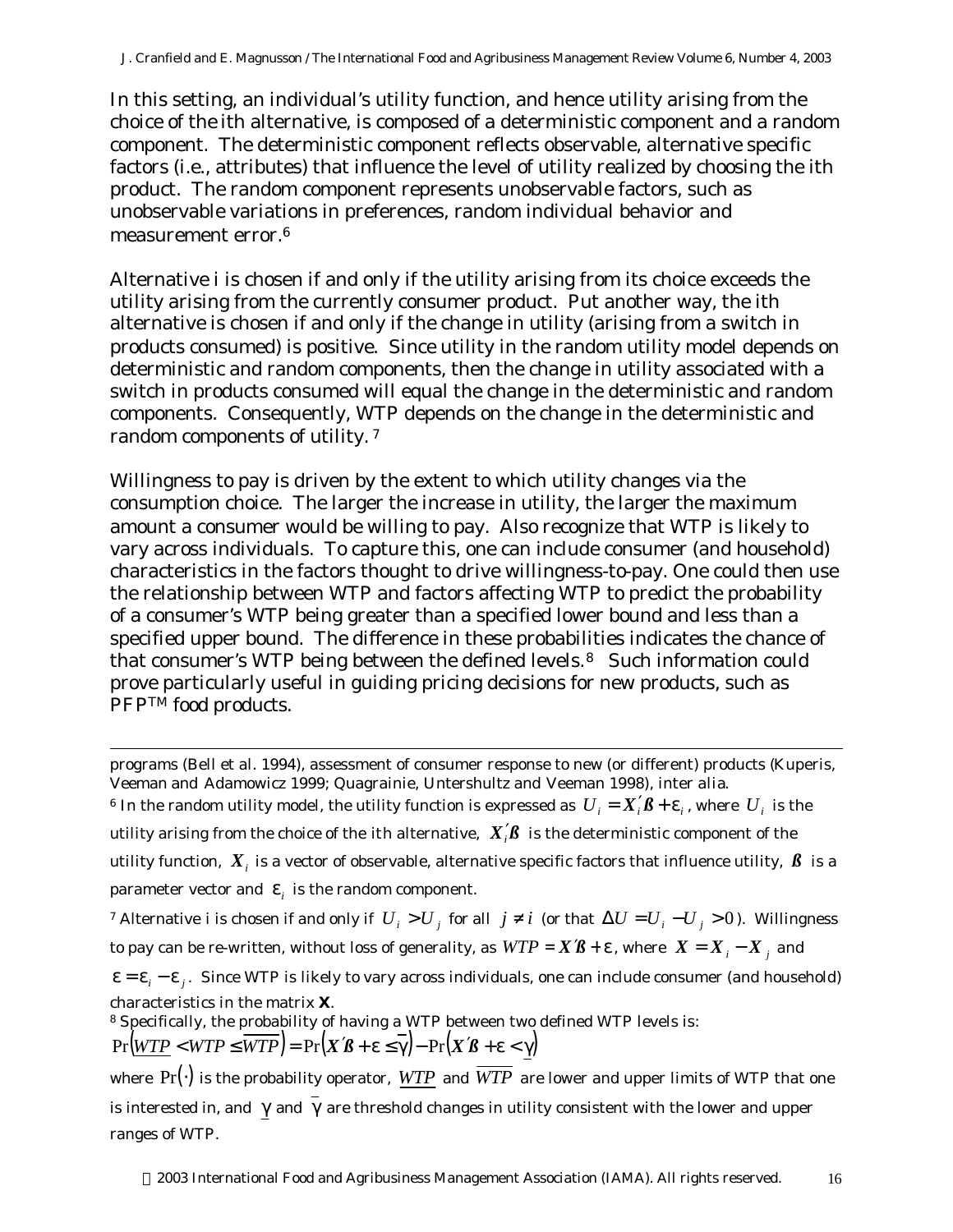Willingness to pay is a function of the product attributes, characteristics of the consumer, and other factors thought to influence the choice. The probability of WTP falling within a range of values also depends on these factors. Furthermore, changes or differences in these factors will have a bearing on the actual willingness to pay and probability of being within a certain WTP range.

## Empirical Framework

In many empirical analyses, including this study, WTP takes the form of a multiple response variable that has intrinsic order. As a result, ordered qualitative response models must be used. In this case, the WTP model can be written using a latent variable as follows:  $WTP^* = X\mathcal{B} + \varepsilon$ , where  $WTP^*$  is the consumer's latent (or unobserved) willingness-to-pay, *X* is a vector of variables thought to influence willingness-to-pay,  $\beta$  is a vector of parameters reflecting the relationship between willingness-to-pay and variables in  $X$  and  $\varepsilon$  is an independently and identically distributed error term with mean zero and variance one. If a consumer's  $WTP^*$  falls within a certain range, their *WTP* is assigned a numerical value that reflects the category in which their unobserved willingness-to-pay lies. In particular, if  $\gamma_{j-1}$  <  $WTP^* \leq \gamma_j$  $_1$  < *WTP*  $^*$  ≤  $\gamma$ <sub>*j*</sub>, then, *WTP* = *j* −1 for all *j* = 1,..., *J* , where *j* is the WTP category selected by the respondent, and  $\gamma_{\scriptscriptstyle{k}}$  are category threshold parameters. Threshold parameters represent points at which the change in utility is sufficiently high to merit a consumer being willing to pay more for the selected good. While threshold parameters are unobserved, they can be statistically estimated. Furthermore,  $-\infty = \gamma_0 < \gamma_1 < ... < \gamma_J = \infty$ , with  $\gamma_1$  being set equal to zero during estimation. The probability of a WTP being in one of *J* finite categories can now be written as:  $Pr(WTP = j - 1) = \Phi(\gamma_i - X\mathcal{B}) - \Phi(\gamma_{i-1} - X\mathcal{B}) \,\forall j \in J$  (1) where  $\Phi(\cdot)$  is a cumulative density function (CDF), which measures the probability of WTP being less than the respective threshold level.

The empirical question is which CDF one ought to choose? Two broad choices, the logistic or standard normal density functions, are readily available. If Φ(⋅) is the logistic density, the resulting probability model is the ordered logit; if  $\Phi(\cdot)$  is the standard normal density, the resulting probability model is the ordered probit. Both of these densities are symmetric, bell-shaped curves, although the logistic distribution has heavier tails than the standard normal. Since the distributions are similar, the results derived using the two models will be quite similar. An ordered probit model will be used here. Like all probability models, an ordered probit model allows for calculation of predicted probabilities for each WTP category and marginal effects. When calculated at the means of the data, predicted probabilities indicate the chance of the average consumer being willing-to-pay a premium falling within each of the categorical premium levels. These provide valuable insight into consumer preferences as they can be used to gauge the level of consumer WTP for PFPTM food products. Parameter estimates can also be used to calculate the marginal effects of explanatory variables on the predicted probabilities.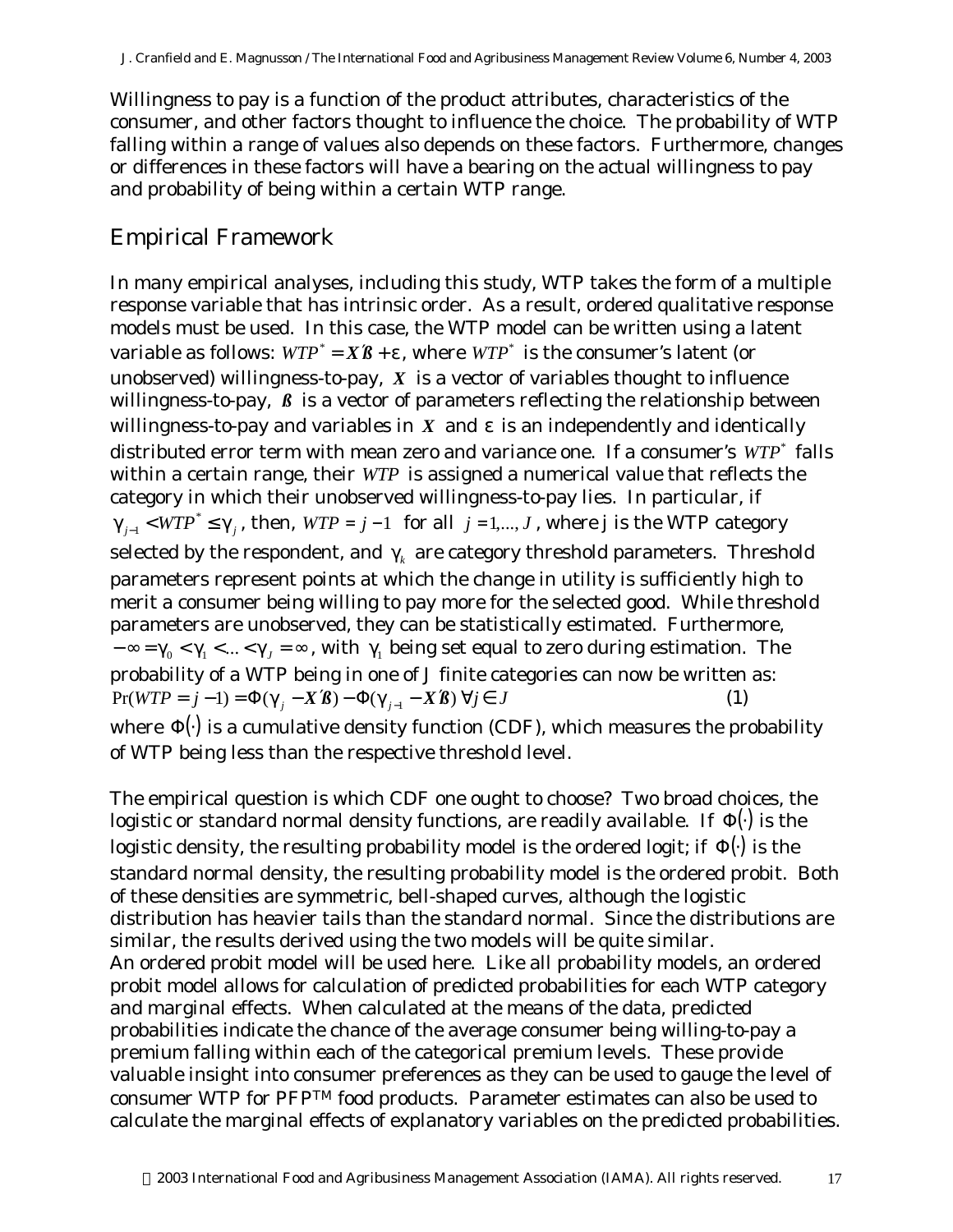Marginal effects will indicate how a change in an explanatory variable affects the predicted probability that consumers are willing-to-pay each of the WTP classes.

A number of different explanatory variables can be included in the WTP model. These include demographic variables, regional variables, perceptional variables, factors reflecting shopping behavior, *etc*. Recognize that the variables that are included may depend on the manner by which the data is gathered (*i.e.*, contingent valuation surveys, experimental methods, *etc.*)

## Data and Methods

Currently, PFPTM food products are not available in the marketplace. Hence, they are a purely hypothetical product. As such, consumers' actual decisions to purchase and pay a premium cannot be observed. To address this issue, a contingent valuation (CV) survey was developed to gather consumers' stated preferences for different potential  $\tilde{P}FPTM$  food products and willingness-to-pay values.<sup>9</sup> The survey also collected demographic, attitudinal and behavioral information about the respondents and their households. A total of 2000 survey packages were sent to households in three Canadian cities (Toronto, Calgary and Winnipeg) in March 2001. One thousand surveys were sent to households in Toronto, while 500 surveys were sent to households in Winnipeg and Calgary. Household addresses were acquired from Watts List Brokerage Ltd. a division of the Watts Group.10 Only names and addresses were purchased, and the mailing lists were generated from a random selection of the "Canadians at Home" database.<sup>11</sup> The survey was developed following many of the mail survey design principles outlined by Dillman's (1978) Total Design Method and is loosely modeled on a survey used by Govindasamy and Italia (1997).

Survey development began in the summer of 2000. A small pre-test was conducted in August 2000. A number of revisions were made in areas where respondents appeared to have difficulty. In the fall of 2000, the revised survey was circulated to a number of people involved in the PFPTM research program for additional feedback. A larger pre-test of 100 mail-out surveys was undertaken in January 2001. Returned pre-tests were examined, and further changes made to clarify questions, shorten the survey and reduce the effort required by respondents. The full survey

l <sup>9</sup> Buzby *et al.* (1995), Kuperis *et al.* (1996), Govindasamy and Italia (1997), Baker (1999) and Boccaletti and Nardella (2000) are a few examples of food safety and reduced input food product related marketing research that use CV techniques. Much of the work on consumer food safety preferences has utilized the CV method (Baker, 1999). The technique is not without its limitations (see Caswell, 1998). Specifically, the CV method is hypothetical in nature, cast in a non-market environment, respondents face no budget constraint, scope exists for non-response bias and respondents may rely on personal experience rather than the information provided to them. For this study, concerns about hypothetical bias are minimal because it is not difficult for consumers to relate to the scenario. Furthermore, the CV methodology has the highest validity when the hypothetical scenario is similar to a familiar market choice situation (Buzby *et al.*, 1995).

<sup>10</sup> The Watts Group is a large Canadian direct marketing services organization.

<sup>11</sup> This database contained 1.75 million households in the three cities that were surveyed at the time addresses were acquired.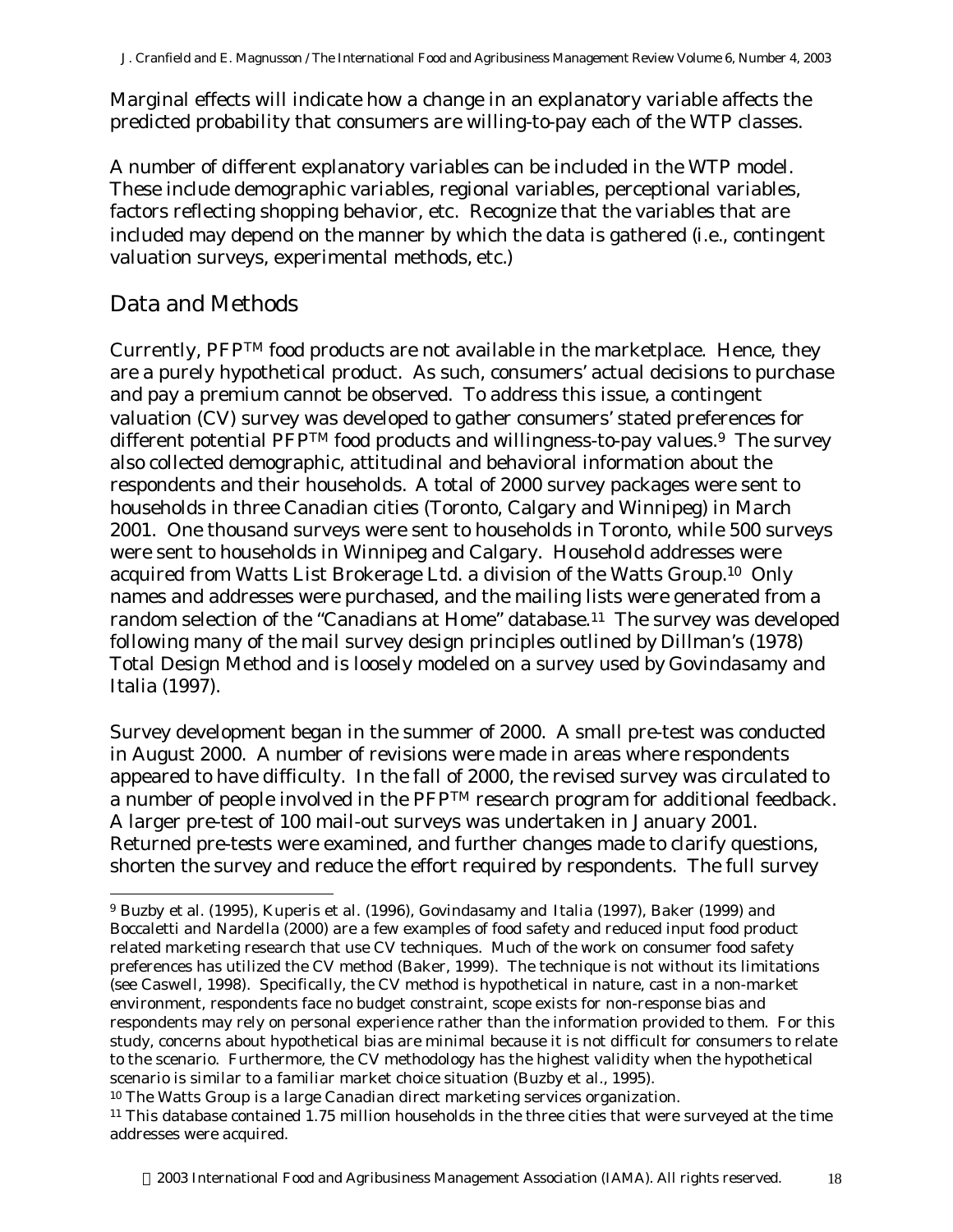mail out took place in March 2001. Each household received one survey, a cover letter explaining the purpose of the study and a stamped, return-addressed envelope.12 Of 2000 surveys, approximately 200 were returned as undeliverable. From the remaining surveys, 374 were completed and returned (a 20 percent response rate). Of the 374 returned surveys, another 77 were deemed unusable (due to non-response to certain questions), for a total of 295 usable surveys (72 surveys from Calgary, 143 from Toronto and 80 from Winnipeg).

Information was collected on consumer shopping habits, demographic characteristics and attitudes towards and knowledge of reduced input food products. The latter were included to develop a better understanding of how respondents might relate to different aspects of PFP<sup>TM</sup>. These questions were posed using a modified Likert scale response (where a one equals strongly agree and five equals strongly disagree). Table 1 shows the specific questions and the proportion of respondents who selected the various response options. To use these responses in the empirical framework, they are added together to form a summated scale. Factor analysis indicated two groupings were appropriate, with the first three questions in one scale (referred to as the pesticide scale as these questions reflect concern over pesticides and food inputs), while the second scale (referred to as the sustainability scale as these questions relate more to sustainable farm and environmental aspects) included the fourth and fifth questions. These summated scales were normalized on their respective sample means.

A description of the explanatory variables included in the empirical model is provided in Table 2. Except for the summated scales and the ratio of the number of children in the household to number of people, all explanatory variables a binary (i.e., either zero or one). For each group of variables, the omitted reference variable was selected arbitrarily. Nevertheless, interpretation of results is relative to the omitted reference variable for that category of question. Table 3 shows the range of possible willingness-to-pay categories and distribution of responses.13 Note that respondents were asked to indicate their WTP in actual monetary amounts, as opposed to percentage amounts. This helps to eliminate respondent's need to make mental calculations, and to be reflective of a retail market situation. Table 3 shows the WTP categories as a percent of the base value to facilitate comparison with other studies. The empirical model was estimated using the ORDPROB command in TSP, a maximum likelihood estimator for ordered probit models.

l

<sup>&</sup>lt;sup>12</sup> The cover letter and survey are available from the authors upon request.

 $13$  Respondents were provided with a definition of PFPTM and then posed with the following WTP question: "Suppose your favorite food product regularly costs \$2.00 for each unit you purchase. Assuming no difference in taste and nutritional content, would you pay slightly more for a PFP version of the same food product?

 $\Box$  No

q Yes, I would pay between 1 cent and 10 cents more for the PFP version

q Yes, I would pay between 11 cents and 20 cents more for the PFP version

<sup>□</sup> Yes, I would pay between 21 cents and 40 cents more for the PFP version

q Yes, I would pay more than 40 cents more for the PFP version"

The selected responses were then coded as WTP=0 if "No" was selected, 1 is the first WTP category, 2 for the second category, 3 for the third category and 4 for the fourth category.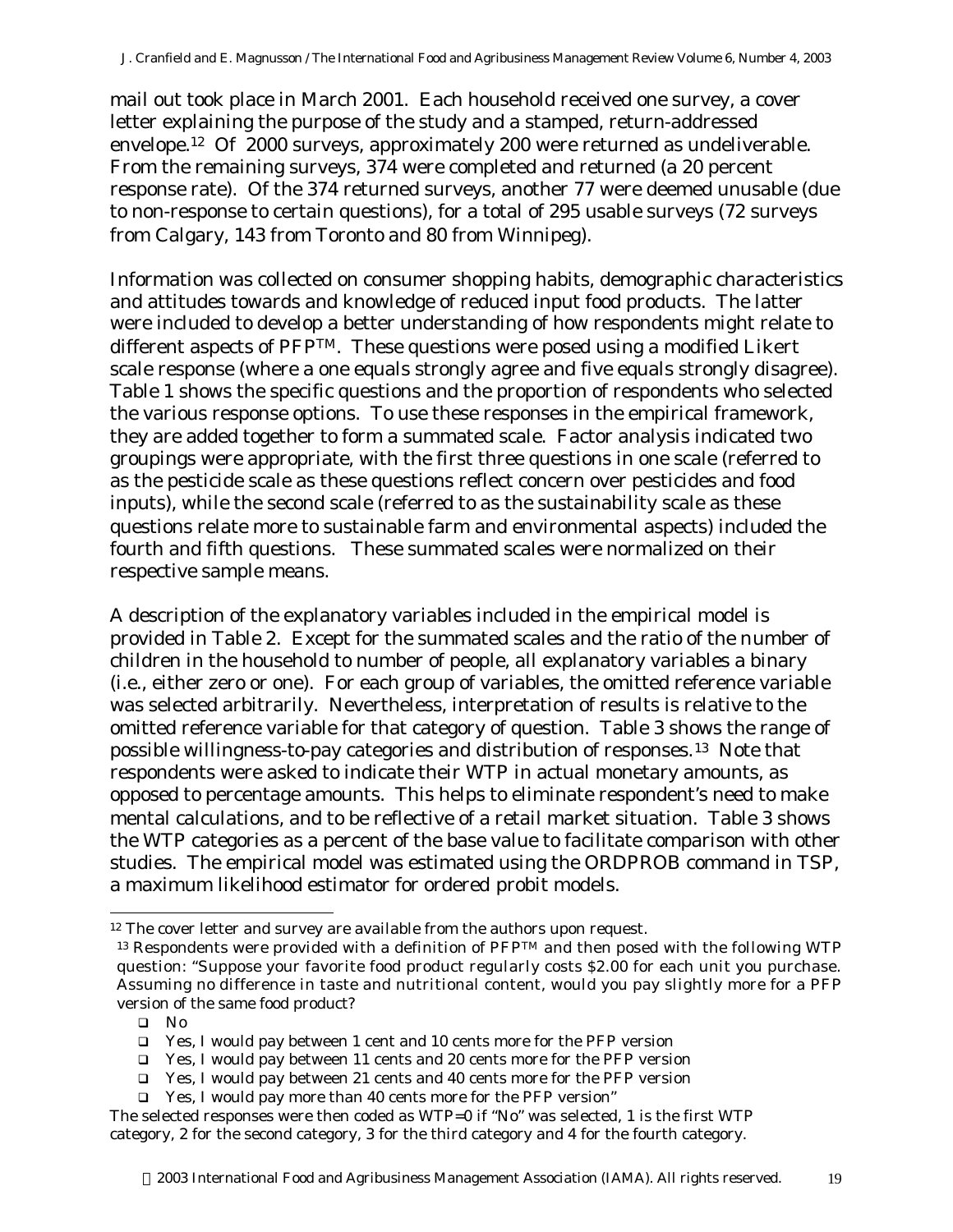|                                                                                                                                                                                                                                                        | Strongly<br>agree | Agree | Neutral | Disagree | Strongly<br>disagree |
|--------------------------------------------------------------------------------------------------------------------------------------------------------------------------------------------------------------------------------------------------------|-------------------|-------|---------|----------|----------------------|
| I feel the use of synthetic<br>chemicals in agriculture has a<br>negative effect on the<br>environment.                                                                                                                                                | 41.6%             | 32.9% | 19.4%   | 5.6%     | 0.6%                 |
| I am concerned about pesticide<br>residues in our food supply.                                                                                                                                                                                         | 60.3%             | 33.5% | 5%      | 1.1%     | 0%                   |
| The labeling of food ingredients<br>on food packaging is important<br>to me.                                                                                                                                                                           | 64.7%             | 30%   | 4.7%    | 0%       | 0.6%                 |
| I feel it is important to maintain<br>farm income at a level that keeps<br>the family farm viable.                                                                                                                                                     | 63.4%             | 26%   | 8.3%    | 1.9%     | 0.3%                 |
| I believe farmers should engage<br>in sustainable agricultural<br>production practices. That is,<br>practices which adopt the goal of<br>ensuring the productive future of<br>agriculture, the environment and<br>the economy of rural<br>communities. | 64.5%             | 29.9% | 5.3%    | 0%       | 0.3%                 |

#### **Table 1. Summary of attitudinal question responses**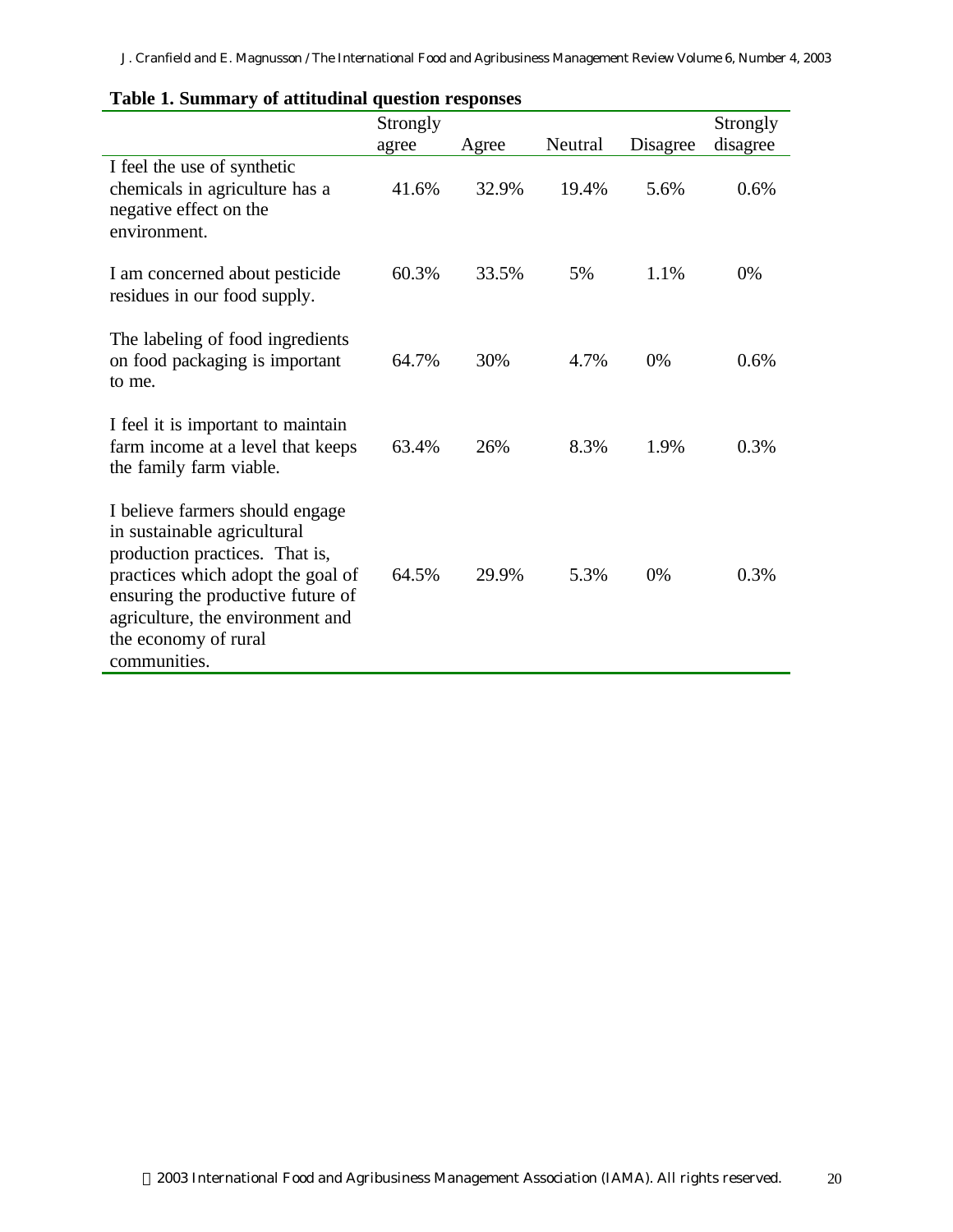| Table 2. Description and summary statistics of explanatory variables          |                  |                                    |                              |  |
|-------------------------------------------------------------------------------|------------------|------------------------------------|------------------------------|--|
|                                                                               | Mean             | Min                                | Max                          |  |
| Respondents city of residence                                                 |                  |                                    |                              |  |
| $1 =$ Calgary, 0 otherwise                                                    | 0.2441           | $\overline{0}$                     | 1                            |  |
| $1 = Toronto, 0 otherwise$                                                    | 0.4848           | $\boldsymbol{0}$                   | 1                            |  |
| $1 =$ Winnipeg, 0 otherwise*                                                  | 0.2711           | $\theta$                           | 1                            |  |
| Does respond try newly introduced food products                               |                  |                                    |                              |  |
| $1 =$ Among the first to try, 0 otherwise                                     | 0.1322           | $\boldsymbol{0}$                   | 1                            |  |
| $1 =$ In between the first to try and the last to try, 0 otherwise            | 0.7322           | $\boldsymbol{0}$                   | $\mathbf{1}$                 |  |
| $1 =$ Among the last to try, 0 otherwise                                      | 0.1085           | $\boldsymbol{0}$                   | $\mathbf{1}$                 |  |
| $1 =$ Never try new products, 0 otherwise*                                    | 0.0271           | $\theta$                           | 1                            |  |
| Shopping at health food stores or nutrition centers                           |                  |                                    |                              |  |
| $1 =$ Never shop at health food stores, 0 otherwise*                          | 0.3491           | $\boldsymbol{0}$                   | 1                            |  |
| $1 = Occasionally$ shop at health food stores, 0 otherwise                    | 0.5831           | $\boldsymbol{0}$                   | $\mathbf{1}$                 |  |
| $1 =$ Usually or always shop at health food stores, 0 otherwise               | 0.0678           | $\theta$                           | $\mathbf{1}$                 |  |
| Pesticide scale                                                               | 1                | $-0.659$                           | 2.636                        |  |
| Sustainability scale                                                          | $\mathbf{1}$     | $-0.719$                           | 2.156                        |  |
| Has respondent previously purchased alternative food products (i.e.,          |                  |                                    |                              |  |
| organic or IPM)                                                               |                  |                                    |                              |  |
| $1 = Yes, 0=No$                                                               | 0.2610           | $\overline{0}$                     | 1                            |  |
| Has respondent heard of PFP <sup>TM</sup> ?                                   |                  |                                    |                              |  |
| $1 = Yes, 0=No$                                                               | 0.3288           | $\overline{0}$                     | $\mathbf{1}$                 |  |
| Would you switch grocery stores to purchase a PFP <sup>TM</sup> food product? |                  |                                    |                              |  |
| $1 = Yes, 0 = No$                                                             | 0.5492           | $\boldsymbol{0}$                   | $\mathbf{1}$                 |  |
| Number of children in household to number of people                           |                  |                                    |                              |  |
| Continuous variable                                                           | 0.1249           | $\boldsymbol{0}$                   | 0.667                        |  |
| Gender of respondent                                                          |                  |                                    |                              |  |
| $1 =$ Female, 0=Male                                                          | 0.6475           | $\boldsymbol{0}$                   | 1                            |  |
| Age of respondent                                                             |                  |                                    |                              |  |
| $1 =$ Less than 36 years of age, 0 otherwise                                  | 0.2068           | $\overline{0}$                     | 1                            |  |
| $1 = 36 - 50$ years of age, 0 otherwise                                       | 0.3661           | $\boldsymbol{0}$                   | 1                            |  |
|                                                                               |                  |                                    |                              |  |
| $1 = 51 - 65$ years of age, 0 otherwise                                       | 0.2475<br>0.1796 | $\boldsymbol{0}$<br>$\overline{0}$ | $\mathbf{1}$<br>$\mathbf{1}$ |  |
| $1 =$ Over 65 years of age, 0 otherwise*                                      |                  |                                    |                              |  |
| Education of respondent                                                       |                  |                                    |                              |  |
| $1 =$ High school graduate or less, 0 otherwise                               | 0.2373           | $\theta$                           | $\mathbf{1}$                 |  |
| 1 = Some University/College or University/College graduate, 0                 |                  |                                    |                              |  |
| otherwise                                                                     | 0.6136           | $\boldsymbol{0}$                   | 1                            |  |
| $1 =$ Some graduate school or higher, 0 otherwise*                            | 0.1491           | $\boldsymbol{0}$                   | $\mathbf{1}$                 |  |
| Annual household income                                                       |                  |                                    |                              |  |
| $1 =$ Less than \$39 999, 0 otherwise                                         | 0.2779           | $\overline{0}$                     | 1                            |  |
| $1 = $40,000$ to \$59 999, 0 otherwise                                        | 0.1966           | $\boldsymbol{0}$                   | $\mathbf{1}$                 |  |
| $1 = $60,000$ to \$79 999, 0 otherwise                                        | 0.1627           | $\boldsymbol{0}$                   | $\mathbf{1}$                 |  |
| $1 = $80,000$ to \$99 999, 0 otherwise                                        | 0.1186           | $\boldsymbol{0}$                   | 1                            |  |
| $1 = $100 000$ or higher, 0 otherwise*                                        | 0.2442           | $\theta$                           | 1                            |  |

| Table 2. Description and summary statistics of explanatory variables |  |  |  |
|----------------------------------------------------------------------|--|--|--|
|----------------------------------------------------------------------|--|--|--|

\* Denotes variable was dropped during estimation.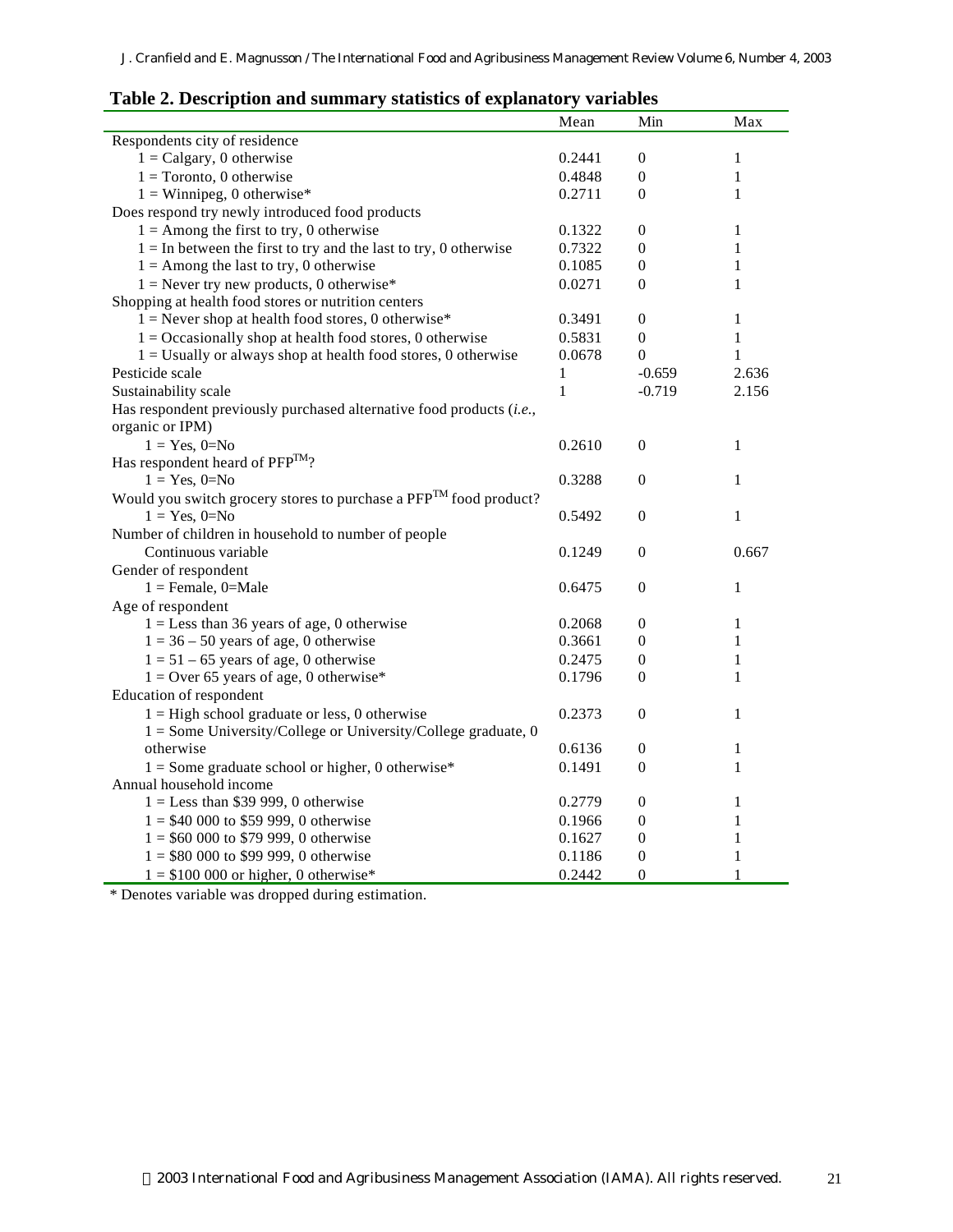*J. Cranfield and E. Magnusson / The International Food and Agribusiness Management Review Volume 6, Number 4, 2003*

| WTP category                                  | Frequency | Proportion |
|-----------------------------------------------|-----------|------------|
| Not willing to pay                            | 52        | 17.6%      |
| Willing to pay a one to five percent premium  | 112       | 37.9%      |
| Willing to pay six to ten percent premium     | 86        | 29.2%      |
| Willing to pay 11-20 percent premium          | 30        | 10.2%      |
| Willing to pay more than a 20 percent premium | 15        | 5.1%       |

#### **Table 3. Distribution of WTP responses**

## Results

l

Parameter estimates and summary statistics of the ordered probit model are presented in Table 4. Since the ordered probit model is non-linear, the estimated coefficients are not marginal effects. As such, coefficient estimates and marginal effect are discussed separately. The estimated model has a scaled  $R^2$  of about 0.3.<sup>14</sup> The null hypothesis that the estimated coefficients are jointly equal to zero is rejected at the one percent level. Of the 24 estimated coefficients, nine are significant. Coefficients for the Calgary dummy variable, among the first to try new food products dummy variable, usually or always shop at health food stores dummy variable, and less than 36 years of age dummy variable are significant at the ten percent level. Coefficients for the in between first and last to try new food products dummy variable and among the last to try new food products dummy variable are significant at the five percent level. The constant, coefficient on the pesticide scale variable and the dummy variable indicating whether respondents would switch grocery stores to purchase a PFPTM product are significant at the one percent level. Estimated threshold levels defining the different WTP categories are all significant at the one percent level. Note that during estimation  $\gamma_1$  was normalized to zero.

Table 5 shows the predicted probabilities for the five WTP categories evaluated at the sample means of the data. These predicted probabilities indicate a strong likelihood that the average consumer is willing-to-pay some premium for PFPTM food products. Naturally, producers would like to earn as much as possible for their product. If higher premiums are sought, marketing efforts will have to focus on the fraction of consumers who are willing-to-pay higher premiums. If the predicted probability for the fifth WTP category (i.e., WTP more than a 20 percent premium) is deemed to represent too small of a niche, there is the knowledge that consumers, in general, are willing-to-pay some sort of premium for PFPTM food products. This should provide assurance to producers who are concerned about the market potential for PFPTM food products. Nevertheless, when taken alone, these predicted probabilities are not very informative. What is informative, however, is the impact of a change in an explanatory variable on the predicted probabilities (*i.e.*, the marginal effects).

<sup>&</sup>lt;sup>14</sup> The scaled  $\mathbb{R}^2$  measures how well the estimated model fits against a model that only includes a constant term (see Estrella 1998).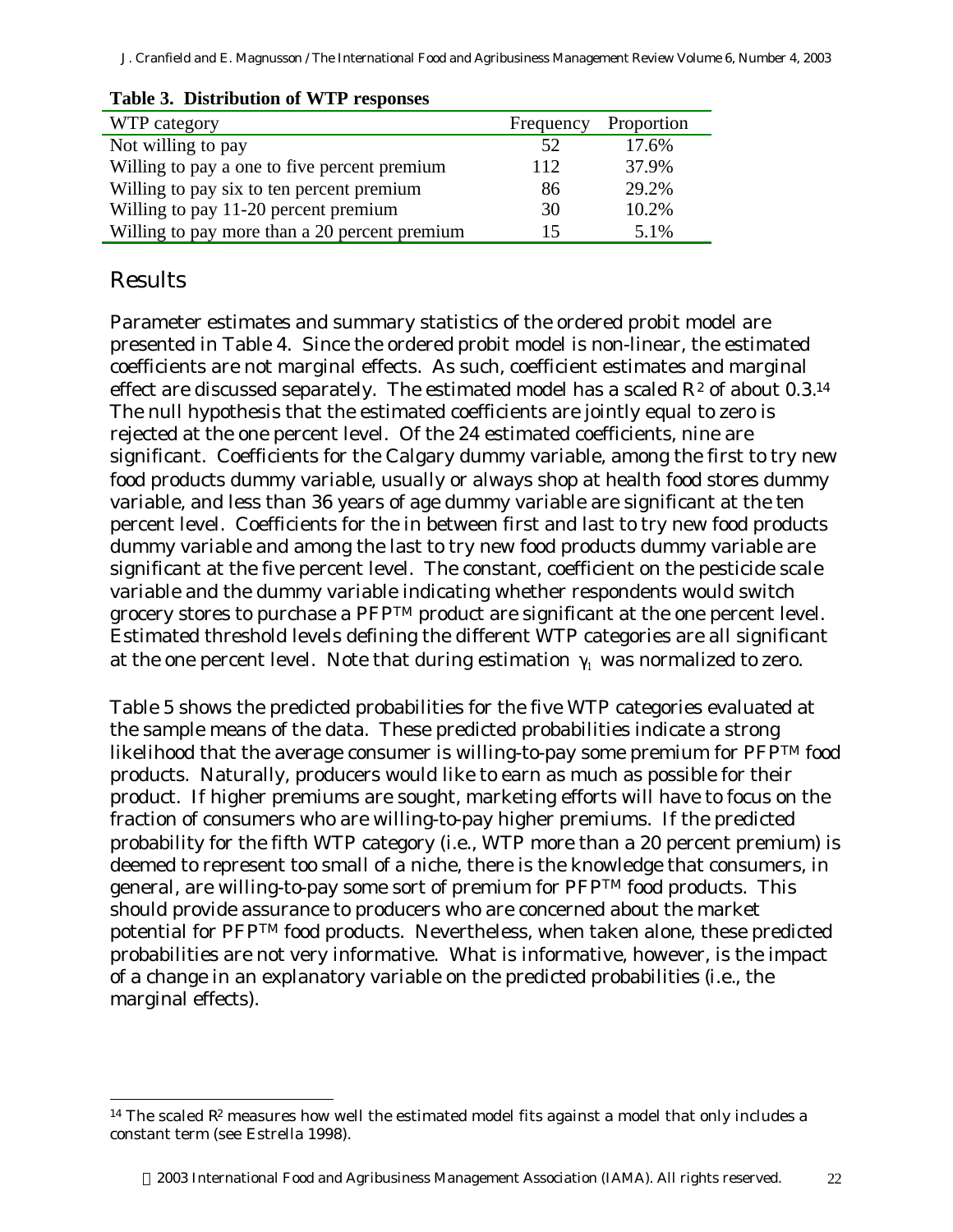| adie II Mahmman miennood estimates of the of defea              | <b>Propre money</b>  |              |
|-----------------------------------------------------------------|----------------------|--------------|
|                                                                 | Parameter            | t-statistic  |
| Variable                                                        | Estimate             | (asymptotic) |
| Constant                                                        | 1.286                | 2.717        |
| Respondent Lives in Calgary                                     | $0.322$ <sup>*</sup> | 1.668        |
| Respondent Lives in Toronto                                     | 0.231                | 1.256        |
| Respondent is among the first to try new food products          | $-0.609*$            | $-1.823$     |
| Respondent is between the first and last to try new food        |                      |              |
| products                                                        | $-0.684**$           | $-2.381$     |
| Respondent is among the last to try new food products           | $-0.684**$           | $-1.984$     |
| Respondent occasionally shops at health food stores             | 0.194                | 1.256        |
| Respondent usually or always shops at health food stores        | $0.619*$             | 1.828        |
| Pesticide scale                                                 | $-0.468$ ***         | $-2.670$     |
| Sustainability scale                                            | $-0.046$             | $-0.280$     |
| Has respondent previously purchased alternative food            |                      |              |
| products?                                                       | 0.315                | 1.522        |
| Has respondent heard of PFP <sup>TM</sup>                       | $-0.211$             | $-1.353$     |
| Would respondent switch grocery stores to purchase a $PFP^{TM}$ |                      |              |
| food product?                                                   | $0.624***$           | 3.683        |
| Number of children in household to number of people             | $-0.459$             | $-1.159$     |
| Gender of respondent                                            | 0.110                | 0.720        |
| Less than 36 years of age                                       | $0.402*$             | 1.660        |
| $51 - 65$ years of age                                          | 0.335                | 1.435        |
| Over 65 years of age                                            | 0.304                | 1.307        |
| High school graduate or less                                    | $-0.164$             | $-0.627$     |
| Some University/College or University/College graduate          | 0.034                | 0.149        |
| Less than \$39 999 in annual household income                   | $-0.018$             | $-0.080$     |
| \$40 000 to \$59 999 in annual household income                 | $-0.068$             | $-0.310$     |
| \$60,000 to \$79,999 in annual household income                 | 0.160                | 0.718        |
| \$80,000 to \$99,999 in annual household income                 | 0.218                | 0.855        |
| Threshold parameter 2                                           | ***<br>1.314         | 11.725       |
| Threshold parameter 3                                           | $2.352***$           | 16.980       |
| Threshold parameter 4                                           | $3.079***$           | 16.230       |
| Log likelihood = $-368.722$                                     |                      |              |

 $Log$  incrition  $-300.72$ <br>Scaled R-squared  $= .299$ 

Likelihood ratio test of zero slope coefficients=  $98.537***$ 

\*: significant at the 0.10 level.

\*\*: significant at the 0.05 level.

\*\*\*: significant at the 0.01 level.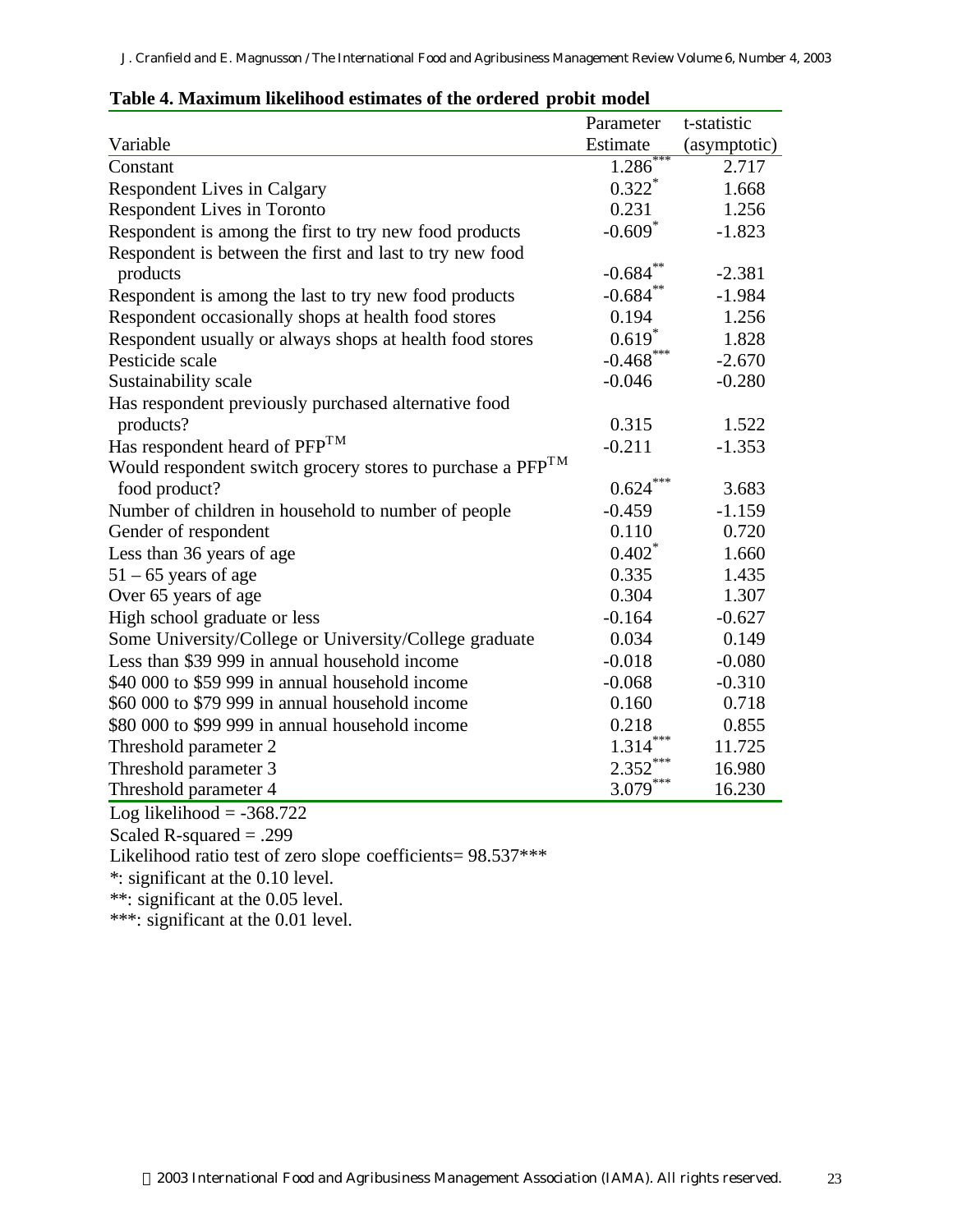|                                                 | $WTP=0$          | $WTP = 1$ | $WTP = 2$ | $WTP = 3$ | $WTP=4$   |  |  |
|-------------------------------------------------|------------------|-----------|-----------|-----------|-----------|--|--|
| Predicted probabilities                         | 0.1296           | 0.4441    | 0.3157    | 0.0851    | 0.0255    |  |  |
|                                                 | Marginal effects |           |           |           |           |  |  |
| Respondent lives in Calgary                     | $-0.0619$        | $-0.0654$ | 0.0602    | 0.0445    | 0.0227    |  |  |
| Respondent lives in Toronto                     | $-0.0486$        | $-0.0419$ | 0.0466    | 0.0299    | 0.0139    |  |  |
| Respondent is among the first to try new        |                  |           |           |           |           |  |  |
| food products                                   | 0.1609           | 0.0596    | $-0.1339$ | $-0.0625$ | $-0.0241$ |  |  |
| Respondent is between the first and last to     |                  |           |           |           |           |  |  |
| try new food products                           | 0.1206           | 0.1468    | $-0.1123$ | $-0.0981$ | $-0.0571$ |  |  |
| Respondent is among the last to try new         |                  |           |           |           |           |  |  |
| food products                                   | 0.1874           | 0.0550    | $-0.1505$ | $-0.0668$ | $-0.0250$ |  |  |
| Respondent occasionally shops at health         |                  |           |           |           |           |  |  |
| food stores                                     | $-0.0416$        | $-0.0339$ | 0.0397    | 0.0246    | 0.0112    |  |  |
| Respondent usually or always shops at           |                  |           |           |           |           |  |  |
| health food stores                              | $-0.0946$        | $-0.1476$ | 0.0861    | 0.0945    | 0.0615    |  |  |
| Pesticide scale                                 | 0.0988           | 0.0848    | $-0.0952$ | $-0.0606$ | $-0.0279$ |  |  |
| Sustainability scale                            | 0.0096           | 0.0082    | $-0.0093$ | $-0.0059$ | $-0.0027$ |  |  |
| Has respondent previously purchased             |                  |           |           |           |           |  |  |
| alternative food products?                      | $-0.0610$        | $-0.0634$ | 0.0593    | 0.0433    | 0.0219    |  |  |
| Has respondent heard of $PFP^{TM}$ ?            | 0.0464           | 0.0356    | $-0.0438$ | $-0.0264$ | $-0.0118$ |  |  |
| Would you switch grocery stores to              |                  |           |           |           |           |  |  |
| purchase a PFP <sup>TM</sup> food product?      | $-0.1366$        | $-0.1027$ | 0.1249    | 0.0778    | 0.0366    |  |  |
| Number of children in household to              |                  |           |           |           |           |  |  |
| number of people                                | 0.0968           | 0.0831    | $-0.0933$ | $-0.0593$ | $-0.0273$ |  |  |
| Gender of respondent                            | $-0.0237$        | $-0.0193$ | 0.0226    | 0.0140    | 0.0064    |  |  |
| Less than 36 years of age                       | $-0.0740$        | $-0.0848$ | 0.0717    | 0.0568    | 0.0303    |  |  |
| $51 - 65$ years of age                          | $-0.0673$        | $-0.0645$ | 0.0649    | 0.0449    | 0.0220    |  |  |
| Over 65 years of age                            | $-0.0588$        | $-0.0614$ | 0.0572    | 0.0418    | 0.0212    |  |  |
| High school graduate or less                    | 0.0364           | 0.0274    | $-0.0344$ | $-0.0204$ | $-0.0090$ |  |  |
| Some University/College or                      |                  |           |           |           |           |  |  |
| University/College graduate                     | $-0.0071$        | $-0.0060$ | 0.0068    | 0.0043    | 0.0020    |  |  |
| Less than \$39 999 in annual household          |                  |           |           |           |           |  |  |
| Income                                          | 0.0038           | 0.0032    | $-0.0036$ | $-0.0023$ | $-0.0011$ |  |  |
| \$40 000 to \$59 999 in annual household income | 0.0146           | 0.0118    | $-0.0140$ | $-0.0086$ | $-0.0039$ |  |  |
| \$60 000 to \$79 999 in annual household income | $-0.0317$        | $-0.0315$ | 0.0310    | 0.0216    | 0.0106    |  |  |
| \$80,000 to \$99,999 in annual household income | $-0.0418$        | $-0.0445$ | 0.0409    | 0.0301    | 0.0153    |  |  |

**Table 5. Predicted probabilities and marginal effects from the estimated ordered probit model**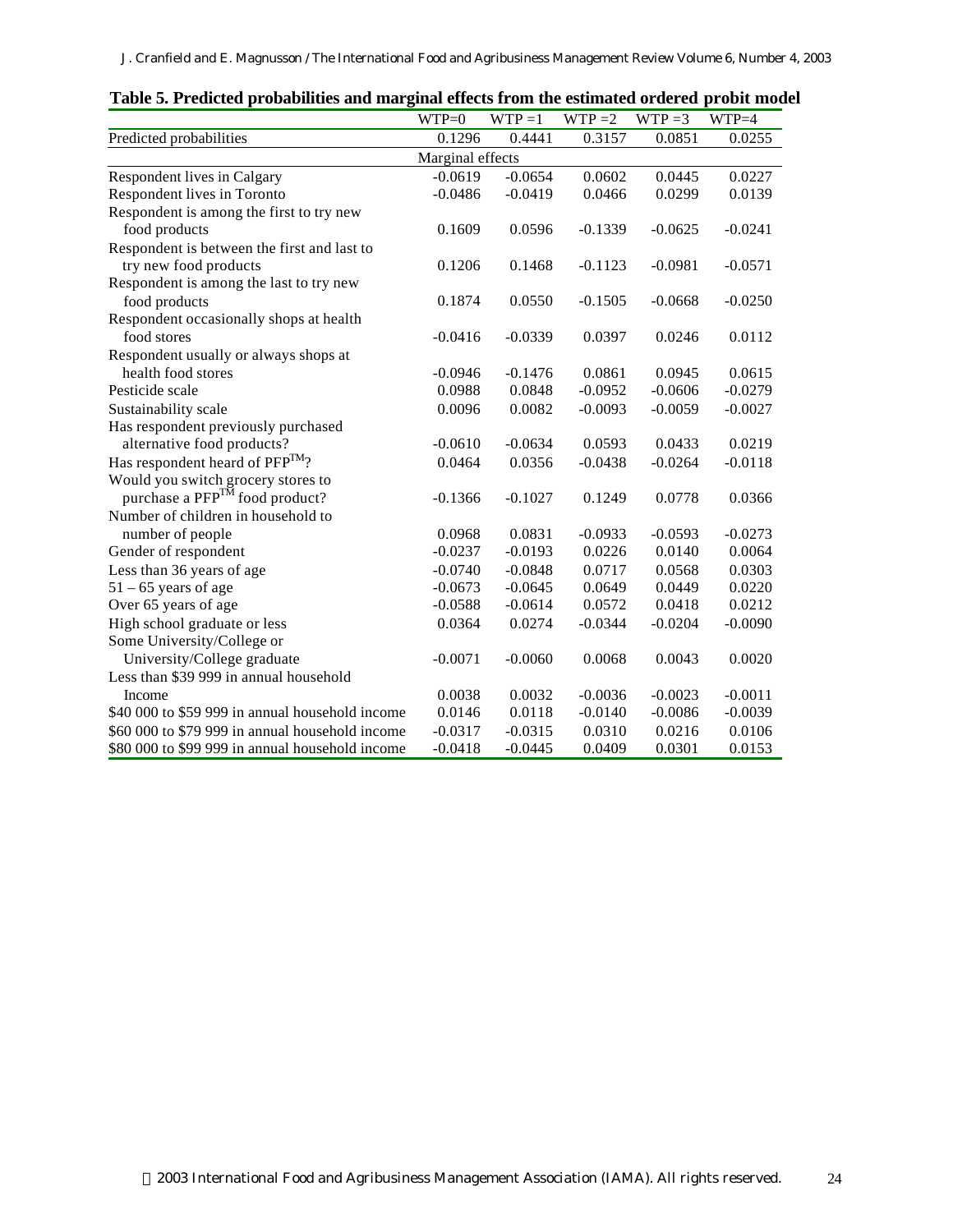For a particular explanatory variable, the marginal effects across the five WTP categories must sum to zero by definition.15,16 Interpretation of the marginal effects for continuous variables is straightforward; all other things equal, a one unit change in the explanatory variable will result in an increase or decease in the predicted probability equal to the size of the marginal effect. In the case of a binary variable, the marginal effect is the change in predicted probability based on whether a respondent falls into that category or not. When calculating marginal effects all remaining variables assume their respective average values. As such, the marginal effects show the change in the predicted probability for each WTP class for an average consumer, according to the variable being considered.

The bottom panel of Table 5 shows the marginal effect for all explanatory variables. Beginning with the city of residence dummy variable, we see that residing in Calgary or Toronto reduces the probability of being unwilling to pay a premium and the probability of being willing to pay a modest premium (*i.e.*, one to five percent). However, residing in Calgary or Toronto increases the probability of willingness to pay a premium of six percent or higher. (It is important to remember that these changes are relative to an individual who resides in Winnipeg.) City of residence marginal effects are also stronger for the Calgary dummy variable than for the Toronto dummy variable. All other things being equal, this suggests greater variability in willingness-to-pay in Calgary than in Toronto. Such difference comes as no surprise given the diversity of the Canadian population across the country.

The "try new food products" dummy variables have positive marginal effects for the first two WTP categories (*i.e.*, the not willing to pay more and the willing to pay between one and five percent categories), but a negative effect on all other willingness-to-pay categories. Moreover, these marginal effects tend to be stronger for the "in between the first and last to try" and "among the last to try" dummy variables than for the "among the first to try" dummy variable. Marginal effects for the "try new food products" variables indicate that innovators, early adopters, and early and late majority are more likely to be willing to pay no premium or a very modest premium (*i.e.*, one to five percent) for a PFP<sup>TM</sup> food product relative to those who do not try new food products.

$$
\frac{\Pr(WTP = j - 1)}{\partial x_k} = [\phi(\gamma_{j-1} - X\beta) - \phi(\gamma_j - X\beta)]\beta_k,
$$

l

 $\partial Pr($ 

$$
\frac{\Delta \Pr(WTP = j - 1)}{\Delta x_k} = \Theta(WTP = j - 1 | x_k = 1) - \Theta(WTP = j - 1 | x_k = 0).
$$

<sup>&</sup>lt;sup>15</sup> Since the probabilities for the WTP categories must sum to one, the change in probabilities for the WTP categories must sum to zero.

<sup>16</sup> Marginal effects for continuous variables are calculated as:

where  $\phi(\cdot)$  is the standard normal probability distribution function. For binary variables, marginal effects are discretely approximated using the difference in predicted probabilities when the dummy variable under question is set equal to one and zero: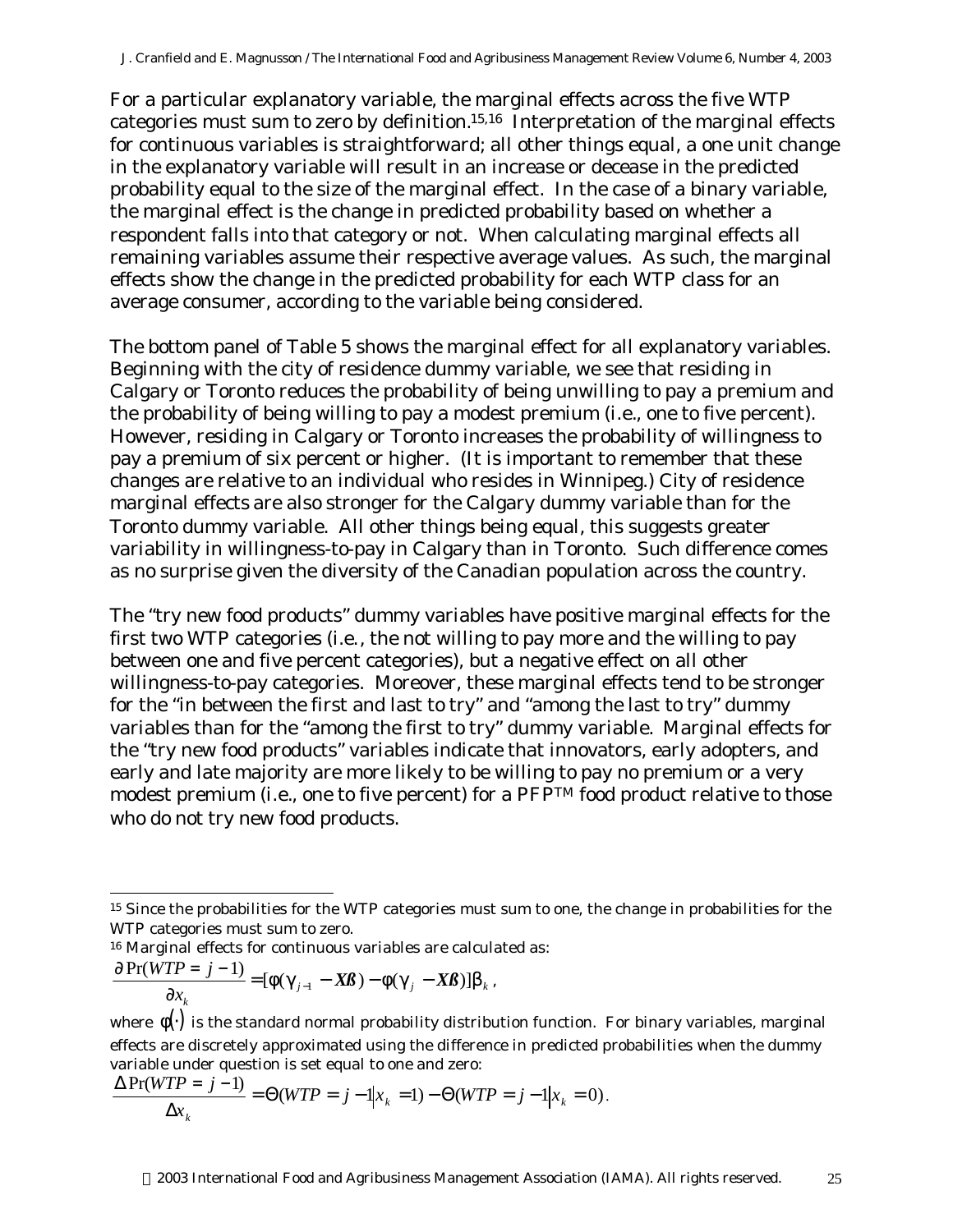Relative to those who never shop at a health food store, the marginal effects for the "occasionally" or the "usually or always" shop at health food store dummy variables are negative for the "not willing to pay more" and the "willing to pay a premium between one and five percent" WTP categories, but are positive for the other WTP categories. As well, the marginal effects are stronger for the "usually or always" shop at a health food store dummy variable than for the occasionally shop at health food stores dummy variable. These results are in line with expectations; consumers who regularly shop at health food stores would be expected to be willing-to-pay a premium for PFPTM food products. Moreover, results suggest scope for differentiated marketing strategies according to the distribution channel being used. Such an approach could enable differentiated pricing in different distribution channels, with higher prices in the health food store channel.

The marginal effect of the pesticide scale is positive for the "not willing to pay more" and "willing to pay between one and five percent more" categories, but negative for the other WTP categories. As the scale increases, the probability of being unwilling to pay a premium or willing to pay a small premium increases, while the probability of being willing to pay a larger premium falls. Recall that the scales are developed from a modified Likert scale, where a one equals strongly agree and five equals strongly disagree. Hence, the higher the scale's value the stronger the respondent's disagreement with the set of statements it represents. Results accord with the notion that respondents who are concerned with the impact of pesticides on the environment, health and seek out information on the foods they purchase are, in all likelihood, consumers who would pay a higher price to avoid pesticides. A similar result is noted for the sustainable scale, which suggests that respondents who have holistic concerns related to primary agricultural production (*i.e.*, sustainability and economic viability of family farms) are more likely to pay a higher premium for PFP<sup>TM</sup> food products. Note, however, that the magnitudes of the marginal effect for the pesticide scale are stronger than the magnitudes for the sustainable scale. These results underscore the potential to develop marketing strategies designed to attract consumers who are willing to pay more for PFPTM food product based on attitudinal segmentation of the market place.

Previous purchase of food products originating from an non-conventional production system and willingness to switch grocery stores to purchase a PFPTM product reduces the likelihood of respondents being unwilling to pay a premium or a small premium (*i.e.*, one to five percent), but increases the chance of being willing to pay a premium of six percent or higher. The fact that respondents who are willing to switch grocery stores to purchase a PFPTM food product have a higher likelihood of being willing to pay a higher premium suggests these consumers are not price sensitive or that the switching and search costs are perceived to be low. Previous exposure to the PFPTM concept actually has the opposite effect – it increases the probability of a respondent being unwilling to pay a premium or willing to pay a small premium, but lowers the chance of being willing to pay a premium of six percent or higher. Recall, however, that the coefficient estimate for this variable was insignificant.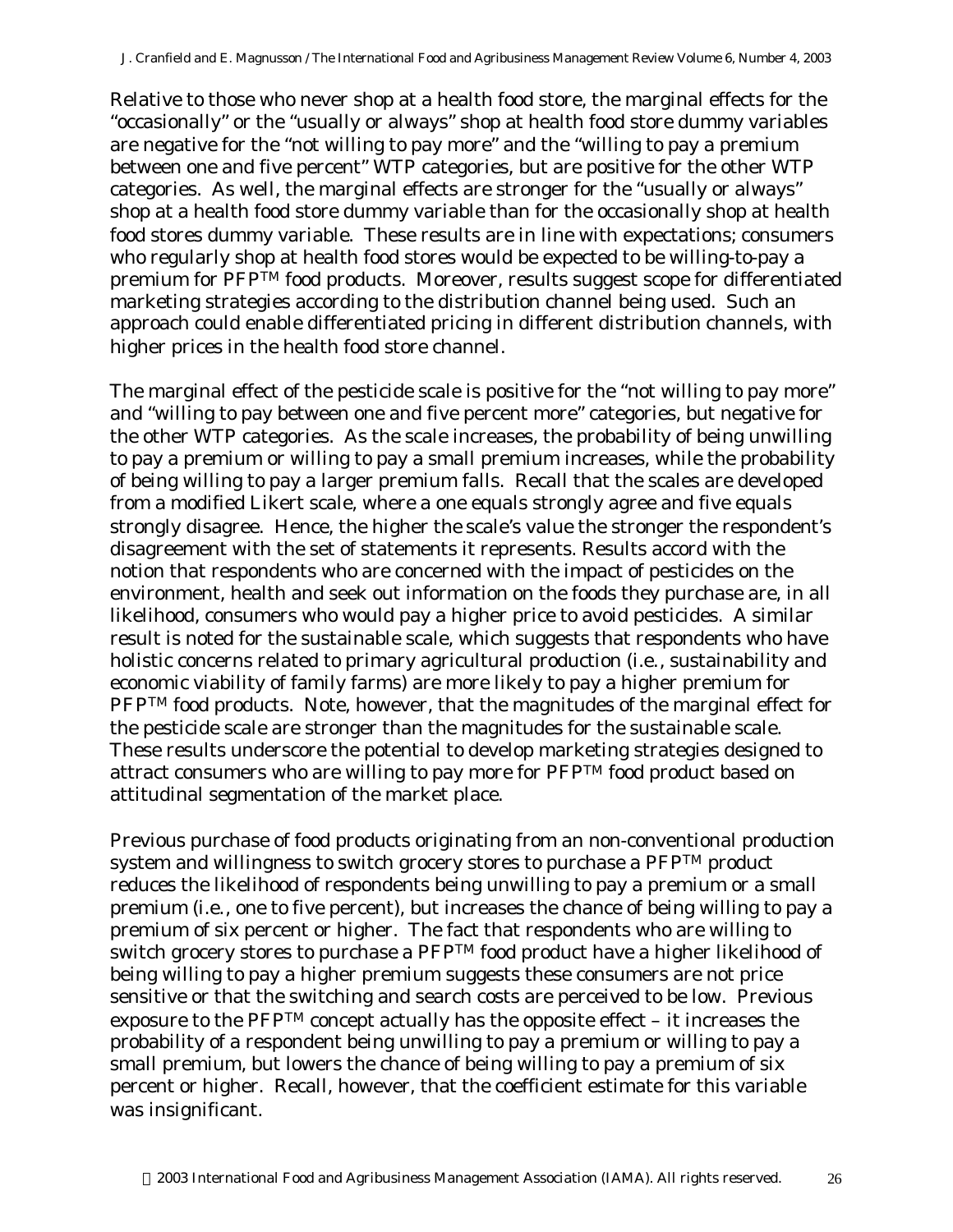As the ratio of number of children in the household under the age of 17 rises relative to the number of people in the household, the probability of being willing to pay no premium or a premium less than six percent increases, while the probability of the higher WTP categories falls. Households with relatively more children under the age of 17 are less likely to pay a higher premium. One plausible explanation for this result is that as more children are in the home, the household's budget constraint limits the extent to which one can pay a higher price for food products that are desirable (*i.e.*, products that are in the choice set, but are not feasible), hence a lower WTP.

The marginal effects for the gender dummy variable indicate females respondents are less likely to be willing to pay no or small (*i.e.*, one to five percent) premium, but more likely to pay a premium of six percent or more (relative to male respondents). The same pattern emerges with respect to age. Respondents in the first three age categories are all less likely to be willing to pay no premium or a small premium, compared to those in the oldest age category, but more likely to pay a premium of six percent or more. Moreover, the youngest age category (those 35 years of age of younger) has the strongest marginal effects, followed by the second age category (36- 50 year olds) and then the third age category (51-65 year olds).

Marginal effects also vary according the education and income categories. The marginal effect for the first education class (a high school degree or less) is positive for the first two WTP classes, but negative for the other WTP classes. This suggests respondents with a high school diploma or less have a higher probability of being unwilling to pay a premium and a higher probability of being willing to pay a small premium, but a lower probability of willingness to pay a premium of six percent or more. The reverse is true for respondents who are University/College graduates or have some University/College experience – they are more likely to be willing to pay a higher premium. A similar pattern emerges with respect to the income categories. The marginal effect for the first two WTP categories is positive for households with annual income less than \$59,999 per year, but negative for households with annual income between \$60,000 and \$99,999 per year. For the last three WTP categories, the marginal effect is negative for low-income households (*i.e.*, annual household income below \$59,999), but positive for households with annual income between \$60,000 and \$99,999. All other things equal, there is a higher probability of being unwilling to pay a premium and of being willing to pay a small premium for  $PFP^{TM}$ food products when household income is low compared to when household income is high. In contrast, households with higher incomes are more likely to pay some premium in excess of five percent for PFPTM food products.

## Summary and Conclusions

This study sought to measure and model consumer willingness-to-pay for Pesticide Free Production<sup>TM</sup> (PFP<sup>TM</sup>) food products. PFP<sup>TM</sup> is a new production system that falls between organic and IPM agricultural production. It emphasizes reduced pesticide use in conjunction with increased reliance on producer's knowledge of other agronomic practices that mitigate weed, insect and disease pressure. As the current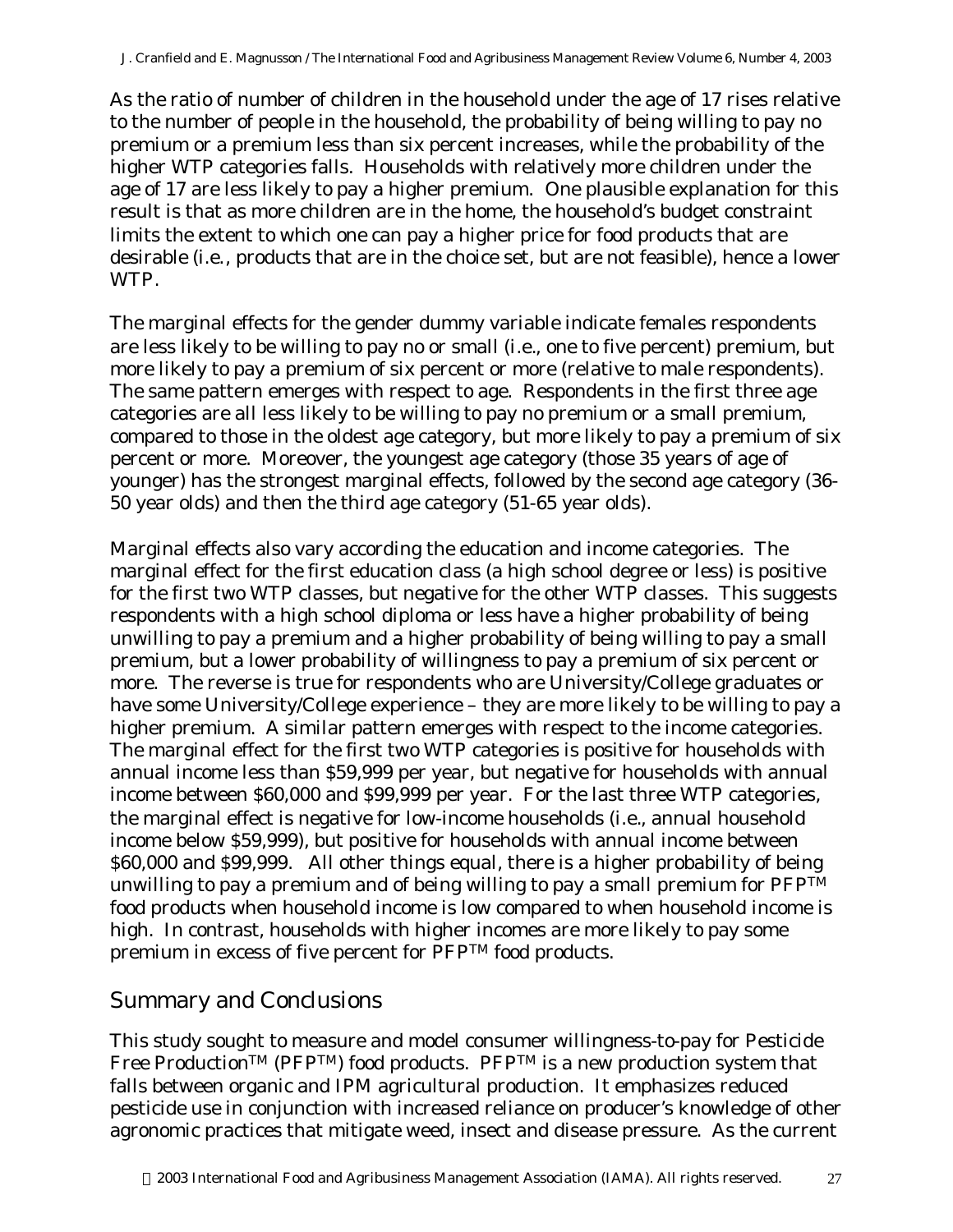focus of PFPTM relates to field crop production (*e.g.*, cereal grains, oilseeds, *etc.*) many of the goods consumers might encounter in PFPTM form would be processed food products. As such, it is difficult to extrapolate from previous research when trying to develop WTP measures for PFPTM food products.

Results of a contingent valuation survey of randomly selected households in three Canadian cities indicate that 67 percent of respondents would be willing to pay a modest (*i.e.*, one to ten percent) premium, while about five percent of respondents would be willing to pay more than a 20 percent premium. These results are consistent with other studies examining willingness to pay for other commodities in other regions. At a broad level, several factors influence willingness to pay for PFP<sup>TM</sup> food products in Canada. Consumers are more likely to pay a higher premium (i.e., over six percent) if they are younger, are willing to switch grocery stores to purchase a PFPTM food product (which suggests price insensitivity), shop at health food stores, are concerned pesticides in agriculture and food, and are concerned over sustainability of traditional agricultural production at a small scale *(i.e*., family farms). As such, marketing efforts should focus on reaching consumers who fit this profile. Distribution channels geared towards health food stores (or even health food centers within grocery stores) are likely to emerge as a more successful avenue to market PFPTM food products. A strategy for PFPTM producers could be to market their products and their production system to processors who supply heath food stores. These processors already provide products designed for health conscious consumers, and may receptive to the idea of producing PFPTM food products.

Results of this study are consistent with previous studies in the fact that health and environmental concerns are important factors in consumers' preference for reduced input food products. Other studies have found that socio-demographic factors play a role in consumer WTP for reduced input food products, although different studies report conflicting effects of such factors. Here, socio-demographic factors prove to be relatively unimportant as compared to shopping behavior and concern over pesticide use in agriculture.

### References

- Baker, G. (1999). Consumer Preferences for Food Safety Attributes in Fresh Apples: Market Segments, Consumer Characteristics, and Marketing Opportunities. *Journal of Agricultural and Resource Economics*, 24, 80-97.
- Bell, C., Roberts, R., English, B., & Park, W. (1994). A Logit Analysis of Participation in Tennessee's Forest Stewardship Program. *Journal of Agricultural and Applied Economics*, 26, 463-472.
- Boccaletti, S. & Nardella, M. (2000). Consumer Willingness to Pay for Pesticide-free Fresh Fruit and Vegetables in Italy. *International Food and Agribusiness Management Review*, 3, 297-310.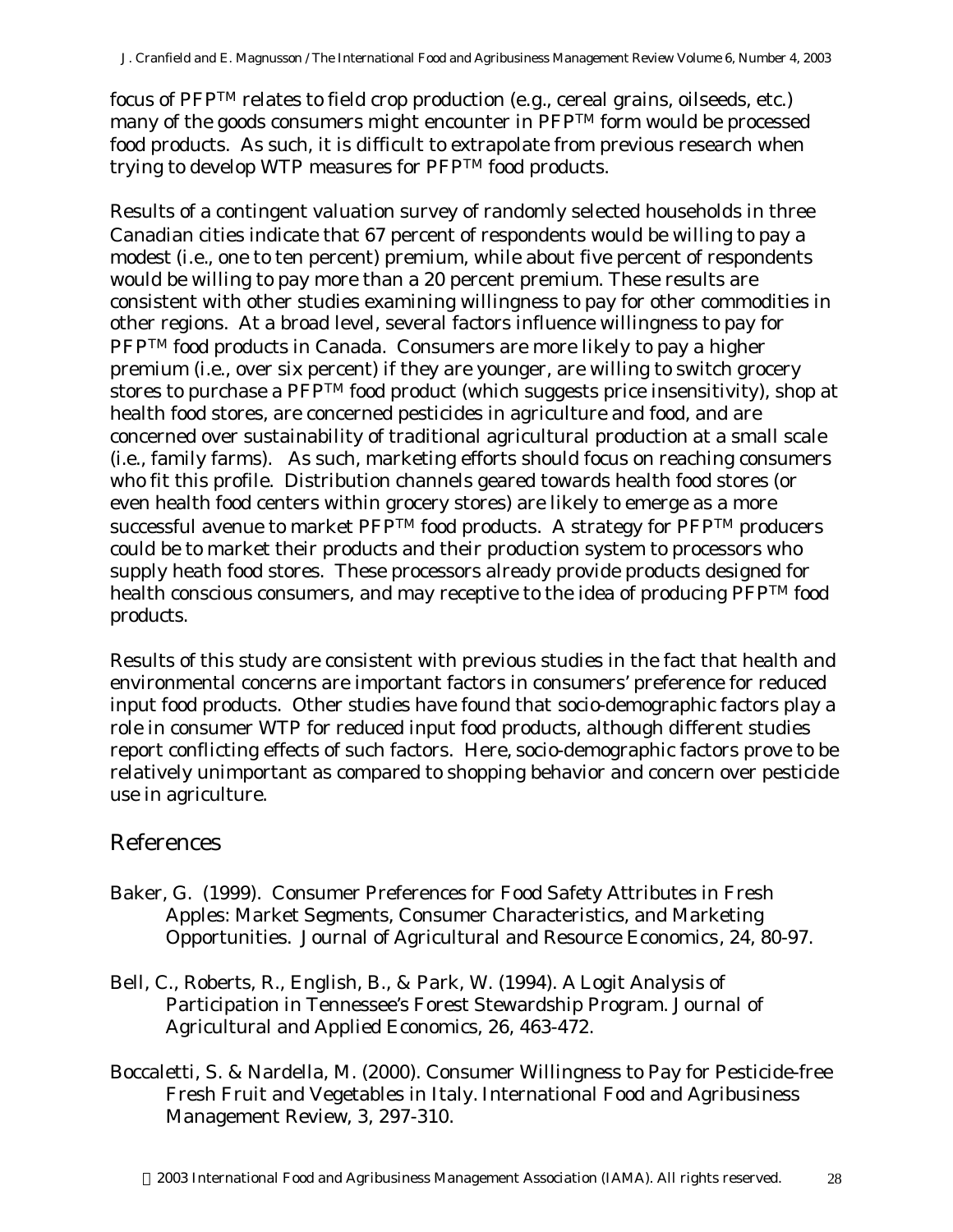- Buzby, J., Ready, R. & Skees, J. (1995). Contingent Valuation in Food Policy Analysis: A Case Study of a Pesticide-Residue Risk Reduction. *Journal of Agricultural and Applied Economics*, 27, 613-625.
- Buzby, J., Fox, J., Ready, R. & Crutchfield, S. (1998). Measuring Consumer Benefits of Food Safety Risk Reductions. *Journal of Agricultural and Applied Economics*, 30, 69-82.
- Caswell, J. (1998). Valuing the Benefits and Costs of Improved Food Safety and Nutrition. *Australian Journal of Agricultural and Resource Economics*, 42, 409-424.
- Dillman, D. (1978). *Mail and Telephone Surveys: The Total Design Method*. New York: John Wiley and Sons, Inc.
- Eom, Y. (1994). Pesticide Residue Risk and Food Safety Valuation: A Random Utility Approach. *American Journal of Agricultural Economics*, 76, 760-771.
- Estrella, A. (1998). A New Measure of Fit for Equations with Dichotomous Dependent Variables. *Journal of Business and Economic Statistics*, 16, 198- 205
- Foster, V. & Mourato, S. (2000). Valuing the Multiple Impacts of Pesticide Use in the UK: A Contingent Ranking Approach. *Journal of Agricultural Economics*, 51, 1-21.
- Fu, T., Liu, J., & Hammitt, J. (1999). Consumer Willingness to Pay for Low-Pesticide Fresh Produce in Taiwan. *Journal of Agricultural Economics*, 50, 220-233.
- Govindasamy, R. & Italia, J. (1997). *Consumer Response to Integrated Pest Management and Organic Agriculture: An Econometric Study*. Working Paper, Department of Agricultural, Food and Resource Economics, Rutgers University.
- Govindasamy, R., Italia, J. & Adelaja, A. (2001). Predicting Willingness-to-Pay a Premium for Integrated Pest Management Produce: A Logistic Approach. *Agricultural and Resource Economics Review*, 30, 151-159.
- Huang, C. (1991). Simultaneous-Equation Model for Estimating Consumer Risk Perceptions, Attitudes and Willingness-to-Pay for Residue-Free Produce. *The Journal of Consumer Affairs*, 27, 377-396.
- Kuperis, P., Veeman, M. & Adamowicz, V. (1999). Consumer's Response to the Potential use of Bovine Somatotrophin in Canadian Dairy Production. *Canadian Journal of Agricultural Economics*, 47, 151-163.